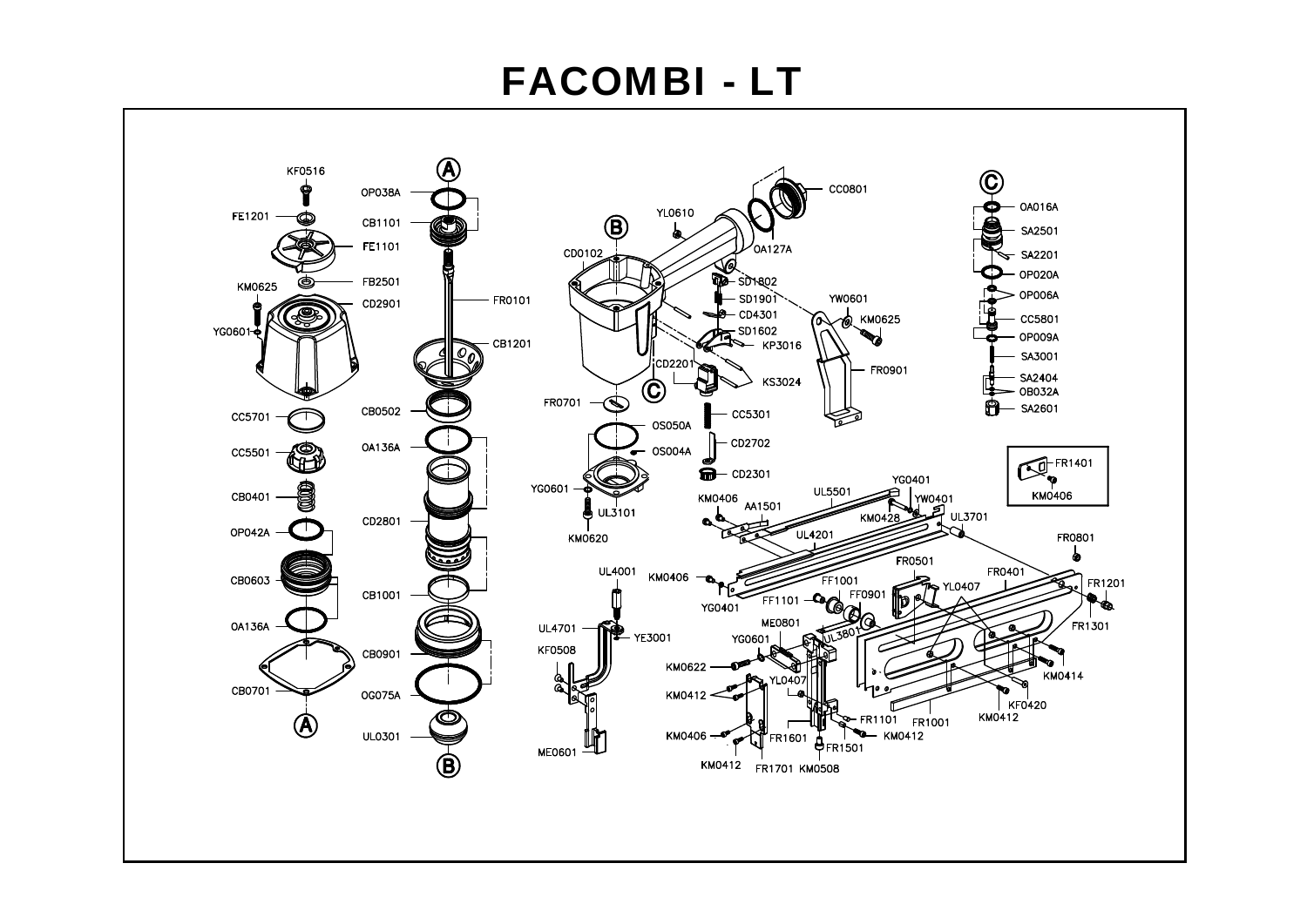## **FACOMBI - LT**

|                               | Description                                                                                                                                                         |                  | Description                                                                                        | Spec             | Description                                                                       | $\begin{array}{c c}\n\text{Spec} & \text{Q'ty} \\ \hline\n\text{P9} & 1\n\end{array}$ |
|-------------------------------|---------------------------------------------------------------------------------------------------------------------------------------------------------------------|------------------|----------------------------------------------------------------------------------------------------|------------------|-----------------------------------------------------------------------------------|---------------------------------------------------------------------------------------|
| Part_No Des<br>AA1501 STOPPER |                                                                                                                                                                     |                  | Spec Q'ty Part_No Description                                                                      |                  | Q'ty Part_No<br>1 OP009A O-RING                                                   |                                                                                       |
|                               | CB0401 COMPRESSION SPRING                                                                                                                                           |                  |                                                                                                    |                  |                                                                                   | P20<br>$\blacksquare$ 1                                                               |
|                               | CB0401 COMMITMEDICTLY MANUSCRIPS<br>CB0603 HEAD VALVE PISTON<br>CB0701 CAP SEAL<br>CB0901 CYLINDER RING<br>CB1001 CHECK SEAL<br>CB1101 MAIN PISTON<br>CB1201 COLLAR |                  | FRO901 SUPPORT<br>FR1001 SPACER<br>FR101 FIXED ROD<br>FR1201 STOP PIN<br>FR1301 COMPRESSION SPRING |                  | OP020A O-RING<br>OP038A O-RING<br>OP042A O-RING<br>OS004A O-RING<br>OS050A O-RING | $\overline{P}$ $\overline{P}$ $\overline{38}$ $\overline{1}$                          |
|                               |                                                                                                                                                                     |                  |                                                                                                    |                  |                                                                                   | $\frac{1}{P42}$                                                                       |
|                               |                                                                                                                                                                     |                  |                                                                                                    |                  |                                                                                   |                                                                                       |
|                               |                                                                                                                                                                     |                  |                                                                                                    |                  |                                                                                   | S <sub>50</sub>                                                                       |
|                               |                                                                                                                                                                     |                  | FR1401 FIXED PLATE                                                                                 |                  | SA2201 STOP PIN                                                                   | ╺╾                                                                                    |
|                               |                                                                                                                                                                     |                  |                                                                                                    |                  | <b>TRIGGER VALVE STEM</b><br>SA2404<br>SA2501                                     |                                                                                       |
|                               |                                                                                                                                                                     |                  |                                                                                                    |                  | TRIGGER VALVE SEAT                                                                |                                                                                       |
| CC0801 END CAP                |                                                                                                                                                                     |                  | FR1501 FIXED ROD<br>FR1601 GUIDE PLATE<br>FR1701 COVER PLATE(B)                                    |                  | SA2601 TRIGGER VALVE SEAT                                                         |                                                                                       |
|                               | CC5301 SAFETY SPRING                                                                                                                                                |                  | KF0420   FLAT HD.BOLT                                                                              | M4×0.7- 20L      | SA3001 SPRING                                                                     |                                                                                       |
|                               | CC5501 PISTON STOP                                                                                                                                                  |                  | KF0508   FLAT HD.BOLT                                                                              | M5×0.8-8L        | SD1602 TRIGGER                                                                    |                                                                                       |
| CC5701 SPACER                 |                                                                                                                                                                     |                  | KF0516 FLAT HD.BOLT                                                                                | M5×0.8- 16L      | SD1802 MOVABLE PLATE                                                              |                                                                                       |
|                               | CC5801 PILOT VALVE                                                                                                                                                  |                  | KM0406 HEX.SOC.HD.BOLT                                                                             | M4×0.7- 6L       | SD1901 COMPRESSION SPRING                                                         |                                                                                       |
| CD0102 BODY                   |                                                                                                                                                                     |                  | KM0412 HEX.SOC.HD.BOLT                                                                             | M4×0.7- 12L      | UL0301 BUMPER                                                                     |                                                                                       |
|                               | CD2201 SAFETY SET                                                                                                                                                   |                  | KM0414 HEX.SOC.HD.BOLT                                                                             | M4x0.7- 14L      | UL3101   BOTTOM PLATE ASSY.                                                       |                                                                                       |
|                               | CD2301 ADJUSTING WHEEL                                                                                                                                              |                  | KM0428 HEX.SOC.HD.BOLT                                                                             | M4×0.7- 28L      | UL3701 SPACER                                                                     |                                                                                       |
|                               | CD2702 CONTACT ARM(B)                                                                                                                                               |                  | KM0508 HEX.SOC.HD.BOLT                                                                             | M5×0.8- 8L       | UL3801 PUSHER PIN                                                                 |                                                                                       |
|                               | CD2801 CYLINDER                                                                                                                                                     |                  | KM0620 HEX.SOC.HD.BOLT                                                                             | M6×1.0- 20L      | UL4001 ADJUSTING PIN                                                              |                                                                                       |
|                               | CD2901 CYLINDER CAP                                                                                                                                                 |                  | KM0622 HEX.SOC.HD.BOLT                                                                             | M6×1.0-22L       | UL4201 COVER MAGAZINE                                                             |                                                                                       |
|                               | CD4301 CONTACT LEVER                                                                                                                                                |                  | KM0625 HEX.SOC.HD.BOLT                                                                             | M6×1.0- 25L      | UL4701 CONTACT ARM(A) UNIT                                                        |                                                                                       |
|                               | FB2501 PISTON STOP                                                                                                                                                  | KP3016 FIXED PIN |                                                                                                    | ∮ 3- 16L         | DOOR<br><b>UL5501</b>                                                             |                                                                                       |
|                               | FE1101 EXHAUST CAP                                                                                                                                                  |                  | KS3024 SPRING PIN                                                                                  | ∮ 3- 24L         | YE3001 E-RING                                                                     | $\oint 3.0$                                                                           |
|                               | FE1201 EXHAUST CAP RING                                                                                                                                             | ME0601 SAFETY    |                                                                                                    |                  | YG0401 SPRING WASHER                                                              | $\oint$ 4                                                                             |
|                               | FF0901 PUSHER SPRING                                                                                                                                                |                  | ME0801 COVER PLATE(A)                                                                              |                  | YG0601 SPRING WASHER                                                              | $\overline{1}$ 10<br><u>iyo maso ay isang pa</u><br>66                                |
| FF1001 ROLLER                 |                                                                                                                                                                     | OA016A O-RING    |                                                                                                    | ARP568-016       | YL0407   LOCK NUT                                                                 | $M4\times0.7$<br>-4                                                                   |
|                               | FF1101 ROLLER ANCHOR                                                                                                                                                | OA127A O-RING    |                                                                                                    | ARP568- 127      | YL0610   LOCK NUT                                                                 | M6×1.0                                                                                |
| FR0101 DRIVER                 |                                                                                                                                                                     | OA136A O-RING    |                                                                                                    | ARP568-136       | YW0401 FLAT WASHER                                                                | $\oint 4$                                                                             |
|                               | FR0401 MAGAZINE SEAT                                                                                                                                                | OB032A O-RING    |                                                                                                    | $2.5 \times 1.4$ | YW0601 FLAT WASHER                                                                | $\overline{1}$ 1<br>$\oint$ 6                                                         |
|                               |                                                                                                                                                                     |                  |                                                                                                    |                  |                                                                                   |                                                                                       |